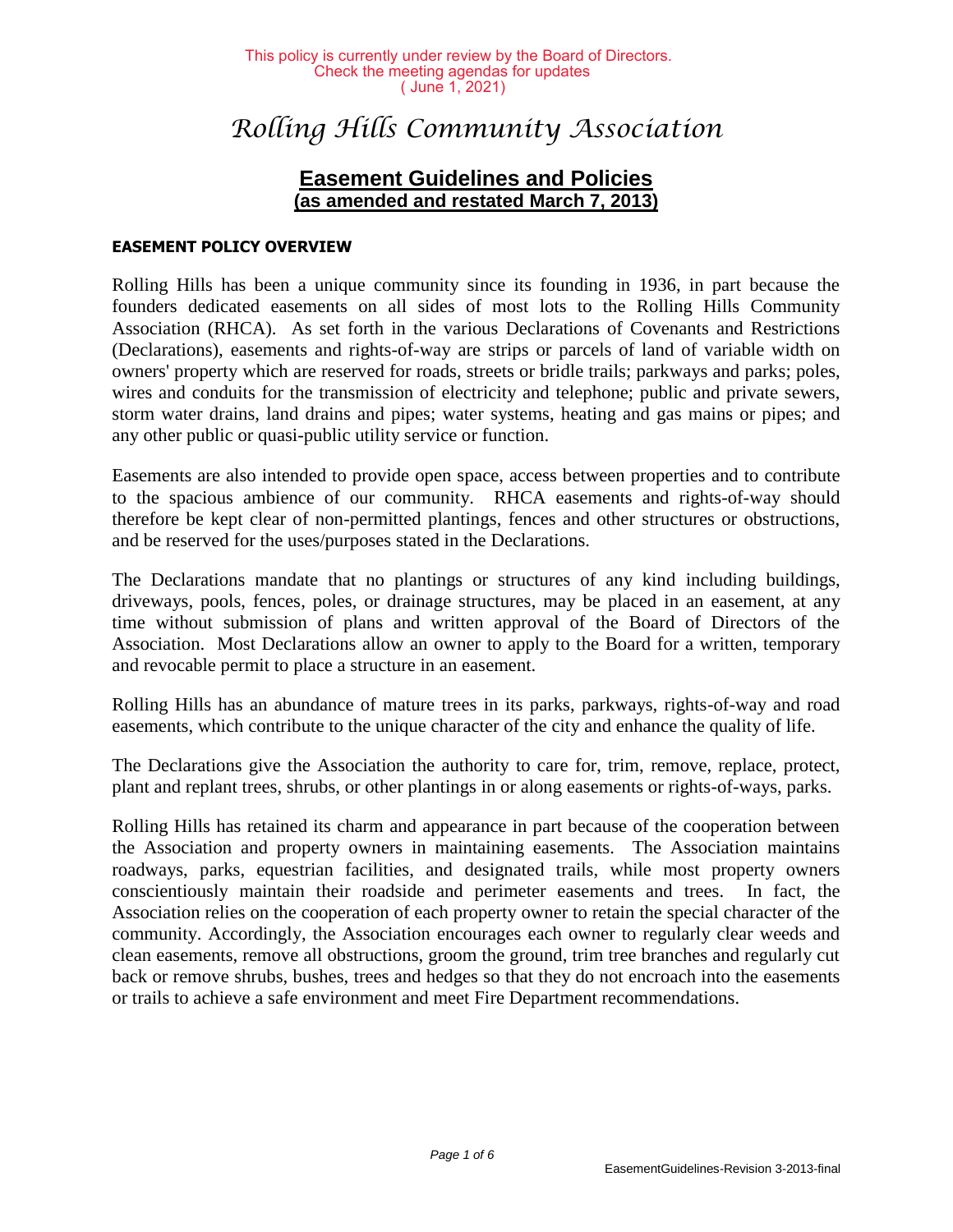Article 1 Section 11 of Declaration 150 states that homeowners must obtain written permission from the RHCA Board to trim or remove trees with a height of 12' or more. For many years the community has had an abundance of mature trees. Accordingly, the Board of Directors agreed that it is no longer necessary or practical to require homeowners to request approval and extends blanket permission for homeowners to trim or remove trees of any height on their property including trees located in easements.

The Declarations state the purposes and function of easements and are the governing authority of the RHCA; nevertheless, over the years growth of trees and vegetation in easements has created significant issues. From time to time, the Association has granted to owners revocable licenses to place fences, other structures and plantings in easements. Also, some property owners have placed structures or plantings in RHCA easements without first receiving a revocable license, or have allowed vegetation on their property to encroach into the easement. While recognizing the impracticality of rectifying every such historical easement issue, it is also recognized there is a benefit in establishing clear guidelines.

These guidelines are intended to provide the Association and its members with a summary of its approach to management of its easements in Rolling Hills.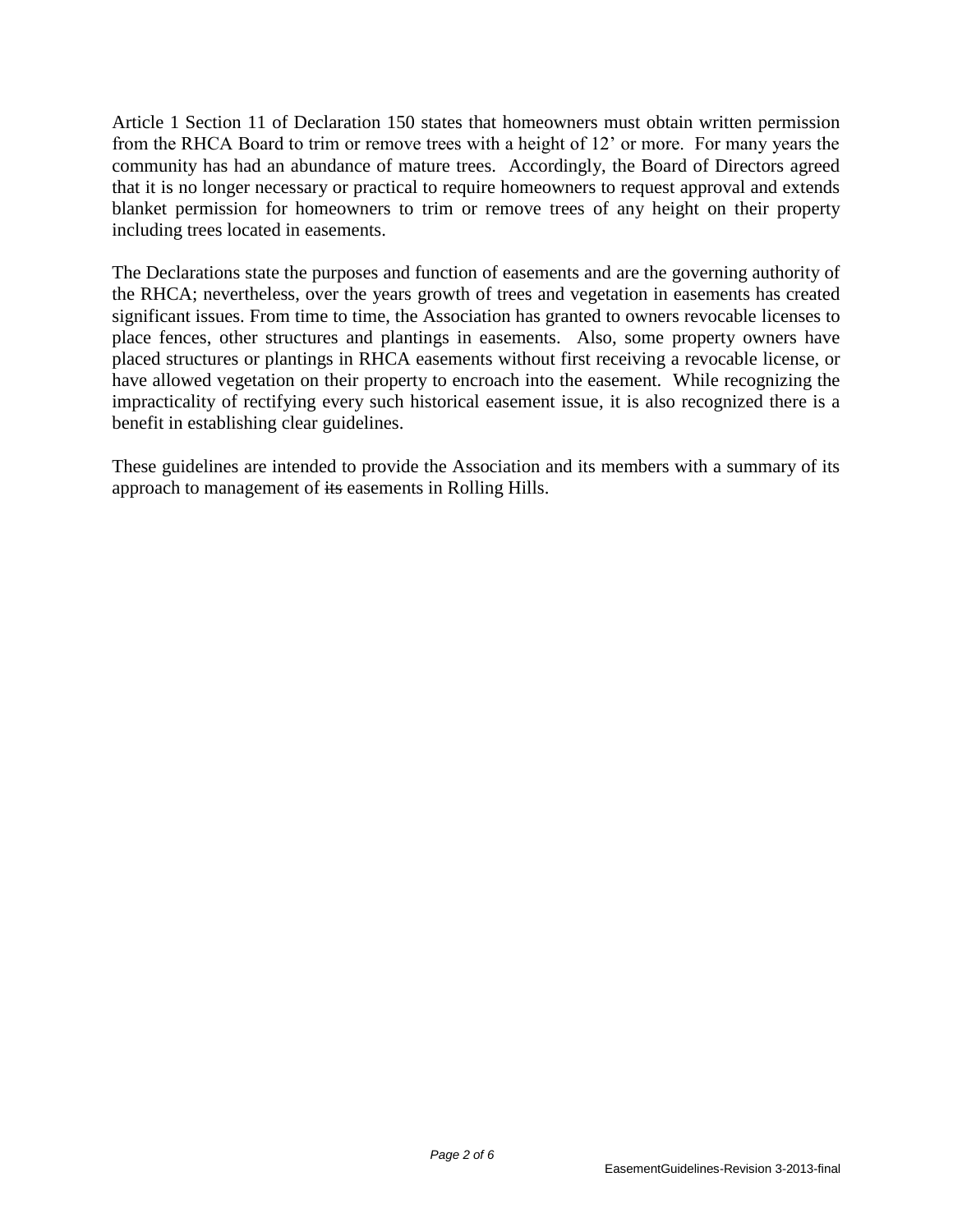#### **GUIDELINES AND POLICIES**

# **A. RHCA Authority:**

1) All easements (roadside and perimeter) and rights-of-way over which the Association has jurisdiction and control shall be open and accessible as contemplated by the Declarations, except as expressly approved by the RHCA Board of Directors with a recorded, revocable license agreement.

# **B. Easement Maintenance**

- 1) Property owners are encouraged to maintain in good order and repair easements on their property. Maintenance shall include, but not be limited to, regularly clearing the easements of obstructions, grooming and leveling the ground, mowing and/or clearing vegetation to keep easements open and accessible; trimming, maintaining trees and keeping them in good health, and trimming shrubs and other vegetation so they do not encroach into easements. Roadside easements should be open and available for parking and safe passage.
- 2) Shrubs, hedges and other plantings on a property adjacent to an easement shall be planted a sufficient distance outside of a right-of-way or Designated Trail so that at maturity no part of the growth below 15 feet in height shall encroach into the easement. Care should be taken to avoid dangerous plantings near an easement, i.e. poisonous or prone to limb failure.
- 3) No structure or object, including but not limited to, buildings, fences, gates, walls, walkways, steps, hardscape, sculptures, awnings, poles or other structures or landscaping or plantings, shall at any time be placed upon, under or above any part of any easement or right-of-way or permitted to grow there except as expressly approved by the RHCA Board of Directors with a revocable license agreement which has been recorded. Fences shall be located outside of the easement and shall not enclose any easement.
- 4) The Association shall make reasonable efforts to maintain in good order and repair (i) surfaces of rights of way and (ii) road easements and Designated Trails which shall be kept clear of plantings and encroaching growth from adjoining property, as may be deemed necessary by the Association to provide for safe access.
- 5) As determined by the Board of Directors, the Association shall on a periodic basis inspect, care for, trim, and otherwise maintain, cut back or remove trees and other vegetation in Association road way easements, trail, ring, courts and parks. RHCA maintenance priorities are safety, fuel modification and health of trees. The Association may retain a licensed arborist to assist in its evaluation and action hereunder.

# **C. Existing Structures or Vegetation in Easements:**

1) Unapproved or unlicensed structures in easement are not grandfathered. Replacement of a fence, vegetation or a structure which exists in an easement does not automatically grandfather approval of a new or replacement structure or vegetation in the same location. Any new building or planting, including that which replaces old structures or planting in an easement are required to be located out of the easement or an owner must obtain permission from the Board in the form of a revocable license agreement. The historical nature of the prior easement use may be considered in the license agreement request. Procedures to obtain a license are detailed in Resolution 192.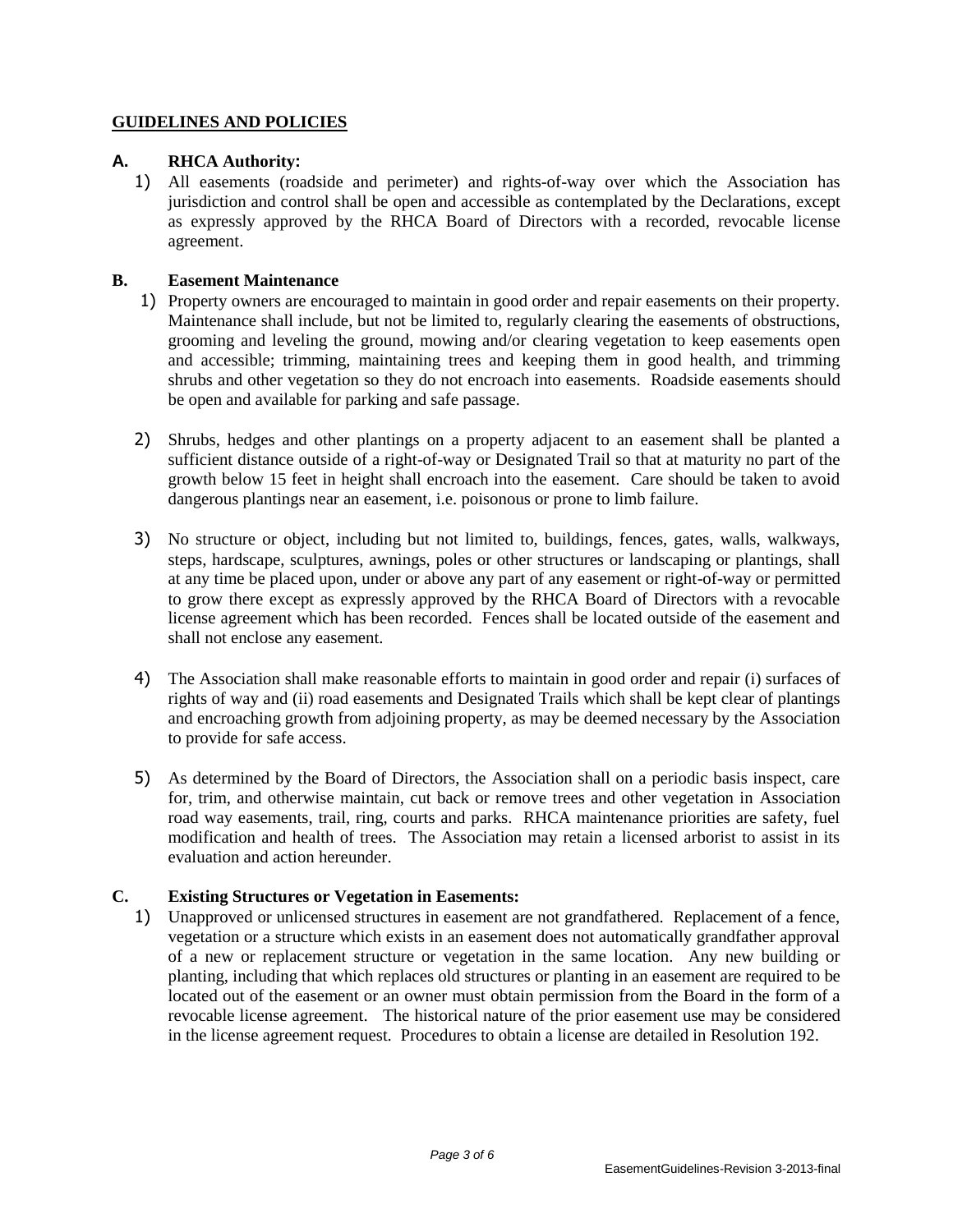- 2) Residence signs should be located to allow unobstructed passage in the easement.
- 3) Irrigation shall not be installed in roadways, paths, trails or on adjoining property in a location that would cause water to be sprayed or to run onto roadways, paths or trails.

#### **D. Requesting Permission to Plant or Build in an Easement:**

- 1) Notwithstanding anything to the contrary contained herein, upon application by the property owner, the Board of Directors may, in certain circumstances as contemplated by the Declarations, vacate an easement or portion thereof or grant a revocable license agreement for encroachment into an easement or portion thereof, but is under no obligation to do so.
- 2) Prior to building the owner shall submit an application to the RHCA Board of Directors.
- 3) Fees: There is no fee to apply for a license agreement. Applicant is responsible for having easement and property lines staked by a licensed surveyor prior to the Board making a field trip. If there is a recent survey in the RHCA file, RHCA staff may place stakes to approximate the easement line. If the easement line is questioned by the homeowner or the RHCA Board, the homeowner must have the line staked by a licensed surveyor. If a license is granted the homeowner is responsible for providing a survey and legal description of the easement encroachment, and all legal fees for the drafting and recording of the license agreement. If the license is for an as-built or as-planted condition, an additional administrative fee set by the Board will be applied.
- 4) The Board, in evaluating an application for a revocable license for a new structure, object or planting in an easement, after a site review, it will consider (in its sole and absolute discretion) each of the following:
	- a) the applicant's need (as opposed to merely a desire) for a particular structure, object or planting,
	- b) if such need can practically be met by locating the structure, object or planting outside of such easement, and
	- c) if the applicant's need for such structure, object or planting within the easement outweighs the current or future use of the relevant portion of the easement for the purposes for which easements were established under the Declarations, in addition to such other matters as it may deem relevant with respect to the request.
- 5) Any vacation or license so granted on or after May 1, 2008, shall only become effective if a revocable license agreement is completed and recorded with the County of Los Angeles in accordance with Resolution 192 or any successor thereto.
- 6) Except as required by the County or City and approved by the Association, there may be no grading on any easement or right-of-way; or ditches, trenches, tunnels, berms, swales or similar devices constructed in an easement.
- 7) In order to contract with the Association to conduct business on Rolling Hills easements or rights-of-way a tree-trimming company must show proof of insurance as required by the Association.
- 8) RHCA grants a blanket approval to property owner(s) in relation to Article1, Section 11 of Declaration 150, granting property owners permission to trim or remove any trees including those which are 12' in height or taller and trees in roadside easement. Property owners are authorized to trim or otherwise maintain roadside easement trees. All trimming and /or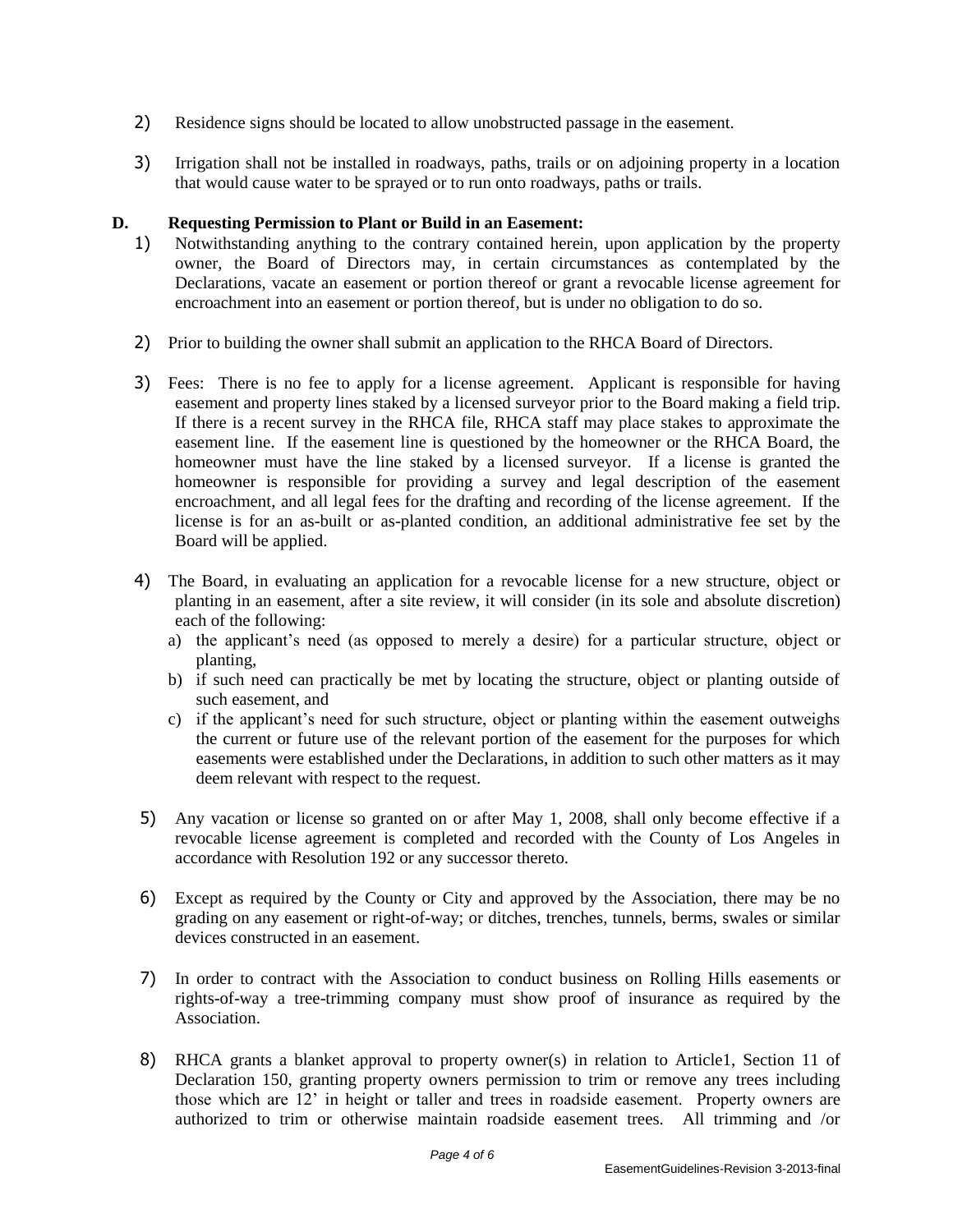maintenance work by a homeowner shall be done at the owner's expense. Owners are encouraged to consult the "Tree Pruning Guidelines," International Society of Arboriculture, and to maintain trees in accordance with ANSI A300, the American National Standard for Tree Care Operations, "Tree, Shrub, and Other Woody Plant Maintenance - Standard Practices."

- 9) For procedures related to view impairment applications regarding an easement tree or other vegetation that is allegedly creating view impairment, refer to Association Resolution No. 220, Authority to Maintain and Improve Views. In the case of any conflict the provisions of Resolution No. 220 or any successor thereto, shall prevail.
- 10) Public utilities shall be encouraged to comply with Association tree-trimming and trenching guidelines for Utilities, including "Pruning Trees Near Electrical Utility Lines," by Dr. Alex L. Shigo, and "Trenching and Tunneling: A Pocket Guide for Qualified Utility Workers," available from Tree Line USA. Tree trimming should be aesthetically pleasing and not just functional.
- 11) In lieu of removal of a tree in an easement whose roots are determined by Association staff to be damaging an Association road, a property owner may agree in writing to install root barriers at his or her expense, in accordance with Association standards and guidelines, to prevent further root damage to the road. The Association staff will supervise placement of the root barriers. The property owner must also agree in writing to reimburse the Association for any and all future road repairs resulting from root damage caused by the subject tree. In the case of further damage to the street, the Association Board will make a determination as to the appropriate course of action, including removal of the tree. RHCA should be notified prior to the installation of the root barrier, but no permit or license is required.

#### **E. Violations and Enforcement**

- 1) Concerns about easement violations should be in writing and directed to the Association. After investigation, if these concerns cannot be resolved by the Association staff, they will be presented to the Board of Directors. The Board of Directors will then determine the resolution of the easement concern.
- 2) Notwithstanding anything to the contrary contained in these guidelines and policies, or any action taken or not taken with respect thereto, the ultimate responsibility and liability for maintenance of all trees on an owner's property, including those which may be partially or wholly located in an easement, remains with the property owner. It is not the intention, nor shall it be construed as the intention, of these guidelines and policies that the Association assumes or accepts any legal responsibility or liability which it does not otherwise have under applicable law. Further, nothing contained herein is intended to, nor shall it be construed to, relieve a property owner from any responsibility or liability which the owner may have under applicable law.

By way of example, if a branch or tree creates a condition which results in an expense to the owner, a neighbor, the Association or any other party, nothing contained in these guidelines and policies, or any action taken by the Association with respect thereto, shall relieve the owner from whatever responsibility or liability the owner may otherwise have.

- 3) Conditions that May be Abated by RHCA. The Declarations give the Association certain rights. The following list is an example of the conditions the Association may abate:
	- a) Any tree or portions thereof in any easement or on any private property that constitutes a danger to vehicles, pedestrians, equestrians or Association easement trees.